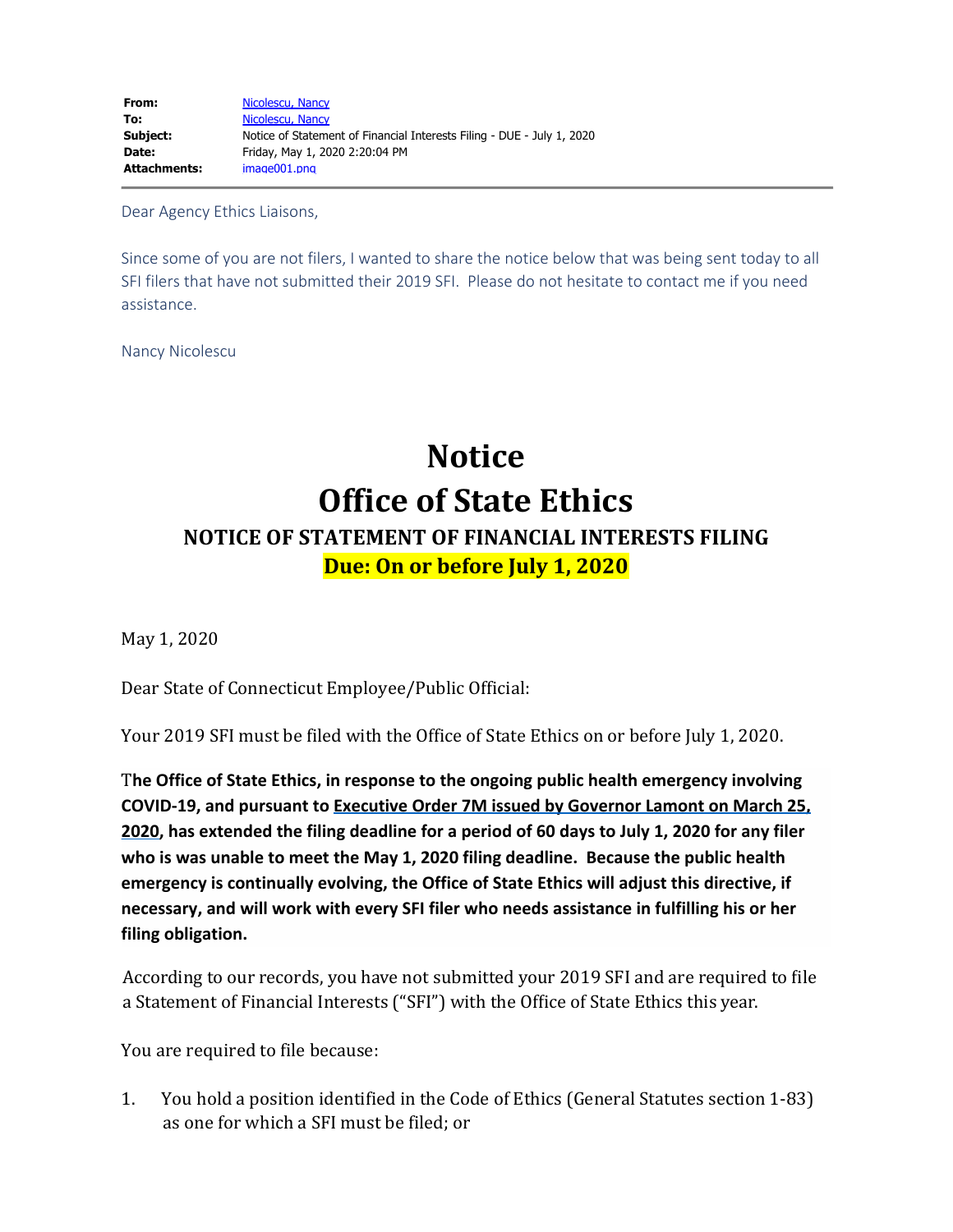2. the head of your agency has designated you as someone who must file a SFI.

The Office of State Ethics has no authority to change this designation. Only your agency has this authority, and if you believe you should not be required to file the SFI, or have any questions as to why you were identified, you must address those concerns to your Agency Head or your [Agency Ethics Liaison.](https://linkprotect.cudasvc.com/url?a=https%3a%2f%2fportal.ct.gov%2fEthics%2fLiaison_Compliance-Corner%2fEthics-LiaisonCompliance-Officer-Corner%2fEthics-Liaisons-and-Compliance-Officers&c=E,1,2-UgcW57MxFJkyeXvjhaySIyg7vU7YFbG0IIQZV3wMvvPvFXbkOA9BtfEkL1zO7sk1hldbKqkUdDFr-AxNGGhqP0dEDQsXdf8YkRbyY594hMGnZcUjkVw10,&typo=1)

If you have received this notification and are able to file your SFI, we encourage you to file electronically:

## **FILE ELECTRONICALLY**

**Click the link to begin your [Online 2019 SFI Filing](https://linkprotect.cudasvc.com/url?a=https%3a%2f%2fwww.oseapps.ct.gov%2fsfi%2fSecurity%2fLoginHome.aspx%3fethicsNav%3d%7c&c=E,1,GRNqa1Wifl6ci269n1uJhR__Z6pP14UuOzhHCcuMIGFoUEhSBCaVX1Sfr_L8Q_qIXKTQDJYDiG7qwk1Cv30ht41i7Hd0RjiMkwu1GU604YnL&typo=1)**

**Remember: Your username is your e-mail address.**

## **FORGOT PASSWORD?**

If you have forgotten your password, follow these instructions to access your personal and secure online account:

- 1. Go to the login screen (see above link) and click "**[Forgot Password?](https://linkprotect.cudasvc.com/url?a=https%3a%2f%2fwww.oseapps.ct.gov%2fsfi%2fRegistration%2fForgotPassword.aspx&c=E,1,FaJuKD3zuJKFv1U4MPN1NaJbengxz3_X_4lwTOa62dFmp3NDhdN-emLRRmFegF3ClQYfCGyKJ1rV-Zzt2rzfG1RlaL9tiQMpVxj6JCvKg0pWkwA,&typo=1)**" right below the entry fields for the "User Login."
- 2. Enter your current state e-mail address or the e-mail address where you received this communication.

A temporary password will be immediately e-mailed to you, and you may begin your filing.

## **PAPER FILERS**

Our recommendation is to file electronically, and in 2019, ninety-nine percent (99%) filed on-line.

A paper form is available on our website at: **[https://portal.ct.gov/Ethics/Forms/Forms](https://linkprotect.cudasvc.com/url?a=https%3a%2f%2fportal.ct.gov%2fEthics%2fForms%2fForms&c=E,1,niXkwvFY8jrYzCJc8SD3NNiMQ8HmkRYPoyGI9L0v_RDe_S7U4gNDGSVP38wRkKEs-l8byuazHzcK4_K2XH_cIQgMLD3KgIqbCNL1IO8nklJ-Xh_kugmQO8JP&typo=1)**.

It must be printed and mailed to our office. We do not accept e-mail submissions. Additionally, visitor access is presently restricted **[\(DAS Visitor Policy\)](https://linkprotect.cudasvc.com/url?a=https%3a%2f%2fportal.ct.gov%2f-%2fmedia%2fEthics%2fPublic-Information%2fDAS_VisitorPolicy.pdf&c=E,1,tp1mZwK-klvGXnZr8CFU54hLnnYZzvPgwUUhVAnl2FEYcRhfa1np61hUYlr3GaCUHGT6nbnEFvx8jJvEQOiXNKgycbuSI_hUloCvegD8ro-q_cBHCMG5DIM,&typo=1)** , and your paper form must be mailed to:

> **Office of State Ethics 18 – 20 Trinity Street, Suite 201 Hartford, CT 06106**